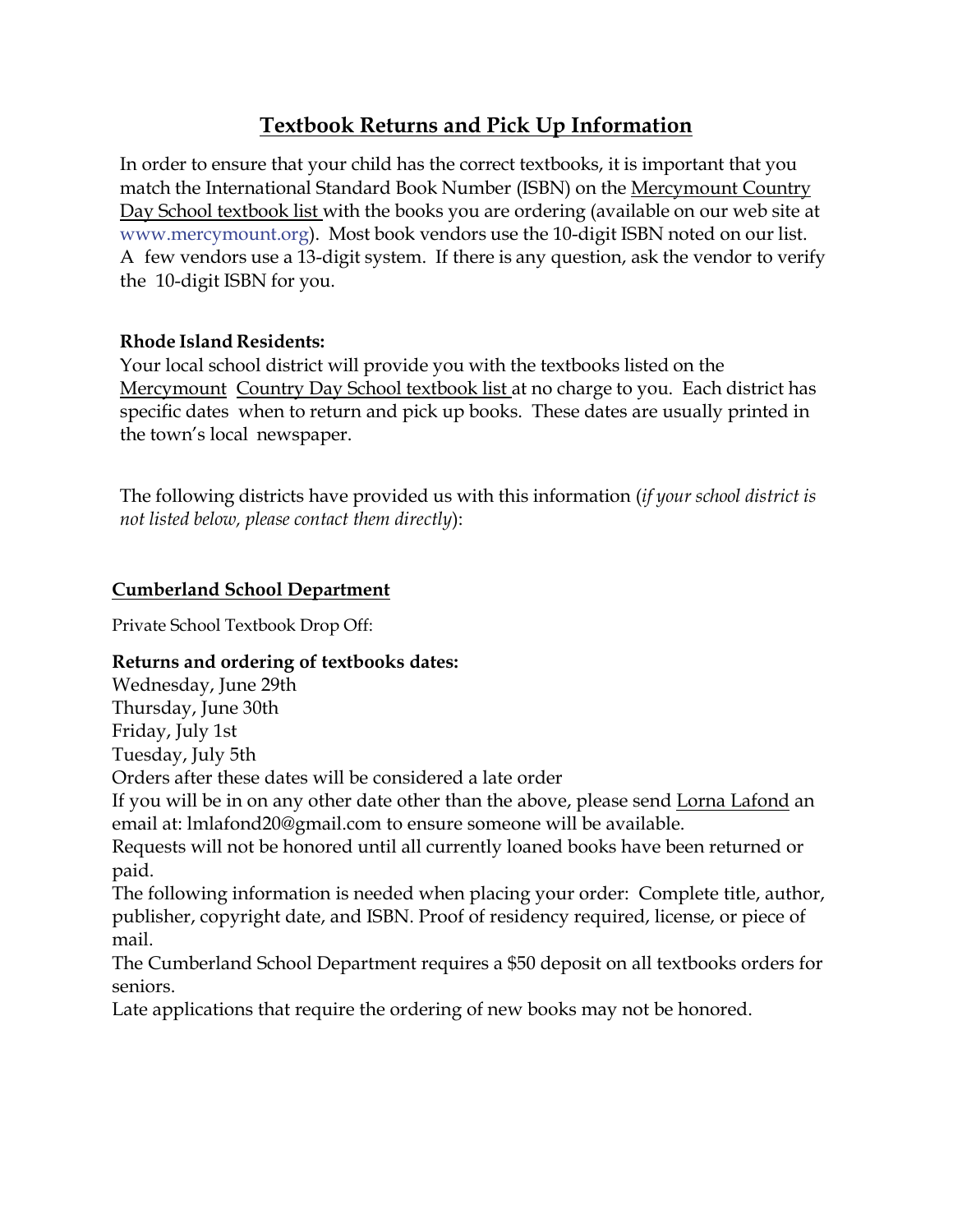### **WOONSOCKET EDUCATION DEPARTMENT**

NON-PUBLIC TEXTBOOKS

Woonsocket residents that attend non-public schools may borrow Math, Science, Social Studies, English/Language Arts, and Foreign Language textbooks. Books must be on the State approved textbook list. The WED Textbook Request Form must accompany all orders. The following information must be provided for each book: ISBN #, Title, Author, Publisher, and Copyright Date. Completed textbook request forms should be emailed to cgirard1@woonsocketschools.com or returned the return of textbooks currently on loan will be accepted by appointment at the following location on the listed dates and times:

McFee Administration Building 108 High Street Woonsocket, RI 02895 May 25, 2022 – June 27, 2022 Monday – Friday 7:00 am – 3:30 pm

The above schedule will be strictly adhered to. Late orders may not be honored.

- Fees will be assessed for damaged books
- Replacement costs will be charged for books that are not returned
- Books currently on loan must be returned before new requests are processed
- Fees and replacement costs must be paid in full before new requests are processed
- Unauthorized textbook purchases will not be reimbursed

Individuals will be notified by telephone/email when orders are available for pick up. If you have questions, please call Carolyn Girard at 767-4617 or email cgirard1@woonsocketschools.com

## **Pawtucket School Department**

Requests can be made from 6/27/2022-7/1/2022 Monday through Friday, between the hours of 8:30-12:00 p.m.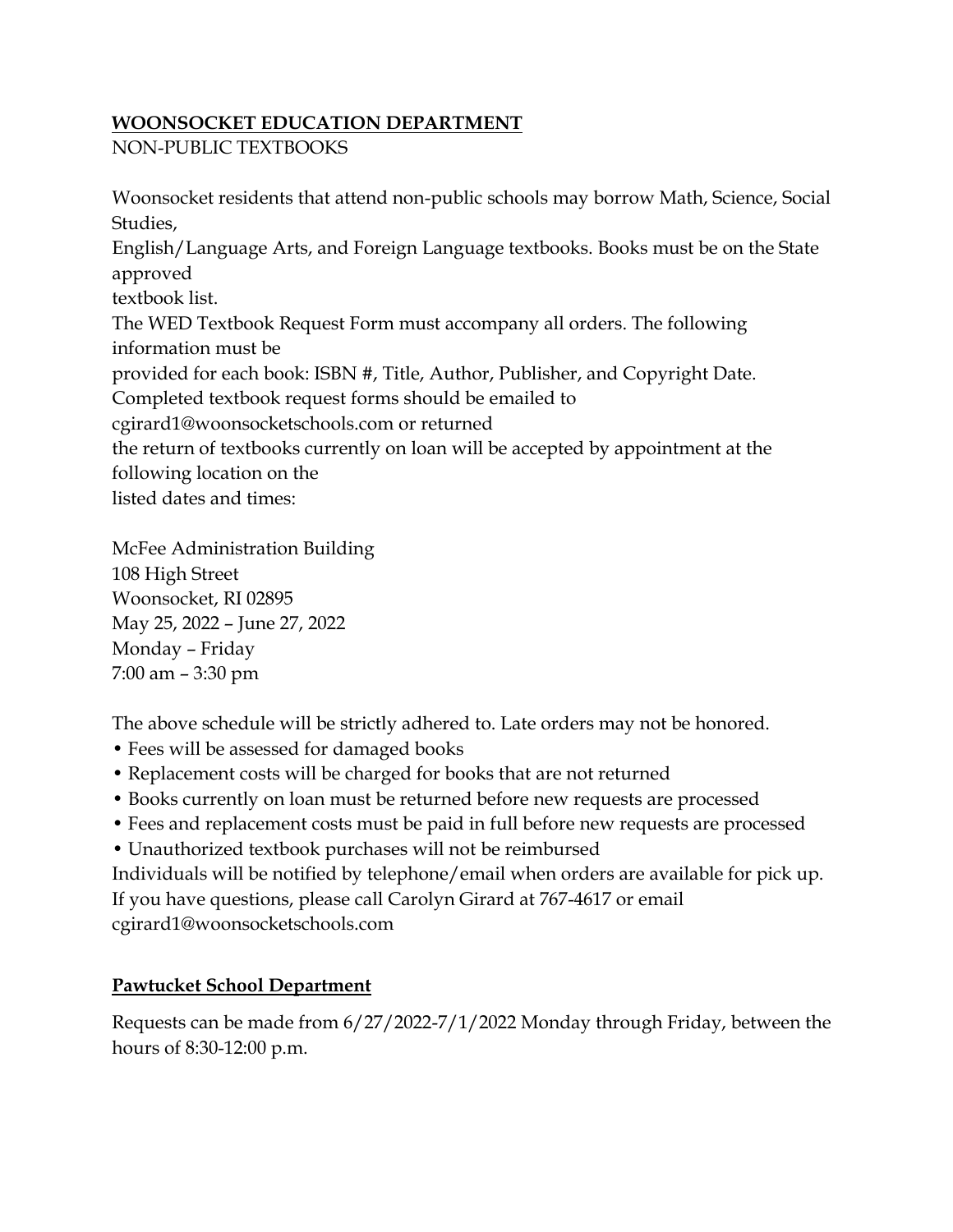Those requesting textbooks/e-books must provide proof of Pawtucket residency as well as the correct title, author, publisher, ISBN number and the copyright date for each textbook/e-book. Textbooks/e-books must be on the list approved by the State Department of Education. Paperbacks and workbooks are not included in the program. All textbooks borrowed last year must be returned before new request can be processed. Damaged or lost textbooks/e-books must be paid for before new books can be ordered.

Please call Maria Cordeiro with any questions at 401-729-6301

## **North Smithfield Public Schools**

North Smithfield residents that attend non-public schools may borrow Math, Science, Social Studies, English/Language Arts and World Language textbooks. Books must be on the State approved textbook list.

Completed textbook request forms and the return of textbooks currently on loan will be accepted at the following location on the listed dates and times:

North Smithfield High School 412 Greenville Road North Smithfield, RI 02896 June 13, 2022 – June 24, 2022 Monday-Friday 8:30 a.m.-12:00 p.m. and 1:00 p.m.-2:00 p.m. The above schedule will be strictly adhered to. Late orders may not be honored. Forms are available under the Families tab on our website [www.nsps.us.](http://www.nsps.us/) Individuals will be notified by telephone/email when orders are available for pick up. If you have questions, please call the North Smithfield High School main office at 401- 766-2500.

## **Burrillville School Department**

Non-Public School Textbooks for the 2022-23 School Year will be accepted: May 30 through July 8 Weekdays from 8:30 a.m.-3:00 p.m. Administration Office Burrillville School Department 2300 Bronco Highway, Harrisville Any questions please contact Anne Schmiedel at 401-568-1301 ext. 1103 **Please note: The office will be closed Monday, July 4, 2022**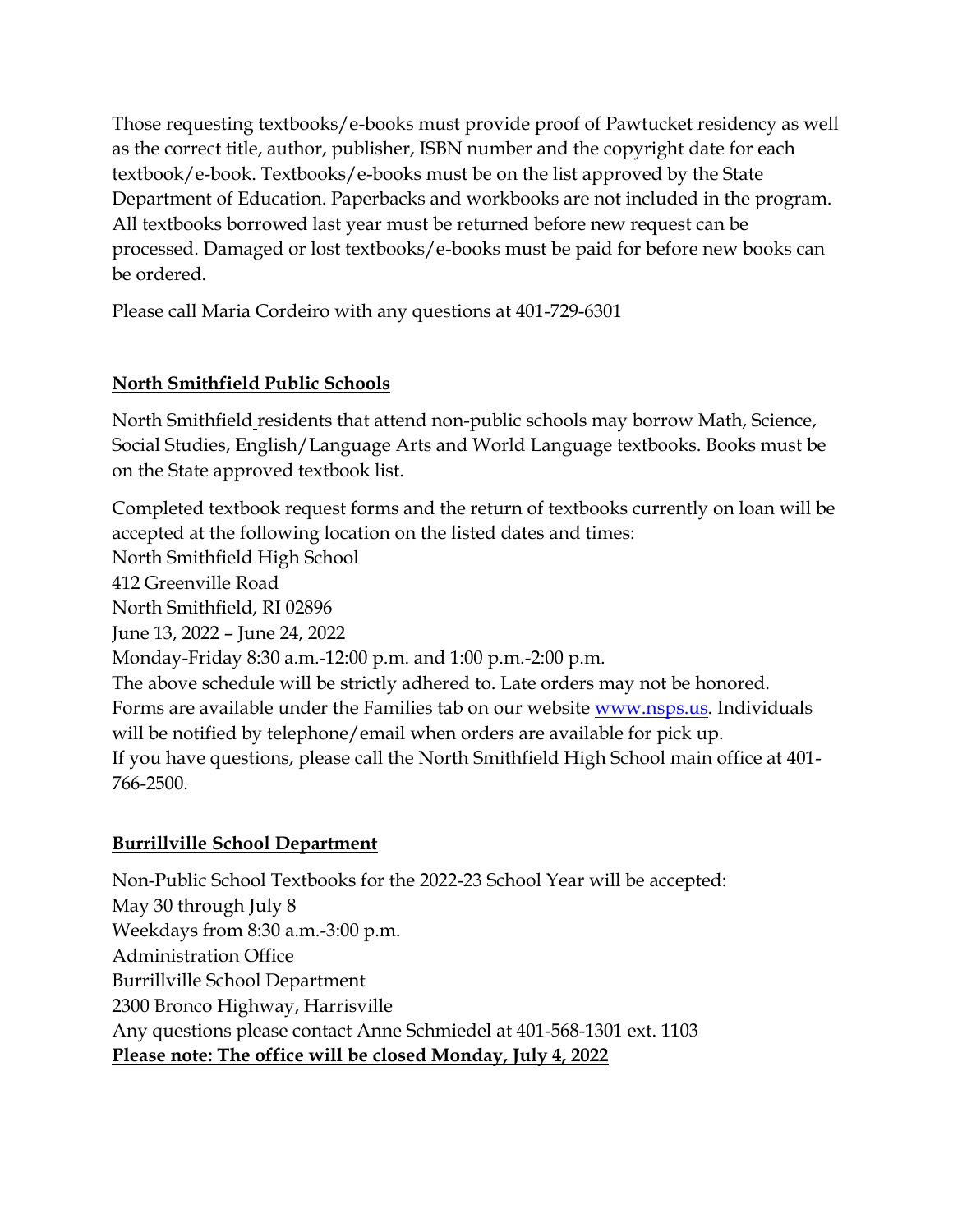### **Smithfield Public Schools**

Non-public school pupils who are residents of Smithfield may apply for the loan of textbooks in Mathematics, Foreign Language, Science and Social Studies for Grades K-12.

All books borrowed for the previous school year must be returned, replaced or paid for prior to a new textbook order being filled.

Proof of residency is required to borrow books.

All books must be ordered through the Smithfield School Department; reimbursements will not be made for books purchased privately.

The dates for the return of books borrowed for 2020-2021 school year to our Administration Office are:

FRIDAY, JUNE 17, 2022 - BETWEEN THE HOURS OF 9:00 am - 3:00 pm.

MONDAY, JUNE 20, 2022 - BETWEEN THE HOURS OF 9:00 am - 3:00 pm.

If you are requesting books for more than one student, please complete one form per student.

### **Lincoln Public Schools**

Lincoln residents with children attending non-public schools are eligible to borrow textbooks for the 2022-2023 school year in: Science, Math, Modern Foreign Language, English/Language Arts and History/Social Studies. Return and ordering of books: □ Location: Lincoln High School Main Office  $\Box$  Dates: Wednesday, June 22nd from 7:30 am  $-$  3:30 pm Thursday, June 23rd from 7:30 am - 3:30 pm

Pick up - 2022-2023 School Year Textbook:

□ Location: Lincoln High School Main Office

□ Dates: Tuesday, August 16th from 7:30 am - 3:30 pm

Wednesday, August 17th from 7:30 am - 3:30 pm

A textbook request form is available at www.district.lincolnps.org/departments/business-office/ Please provide a textbook request form listing the complete title, 10 or 13 digit ISBN, author, publisher